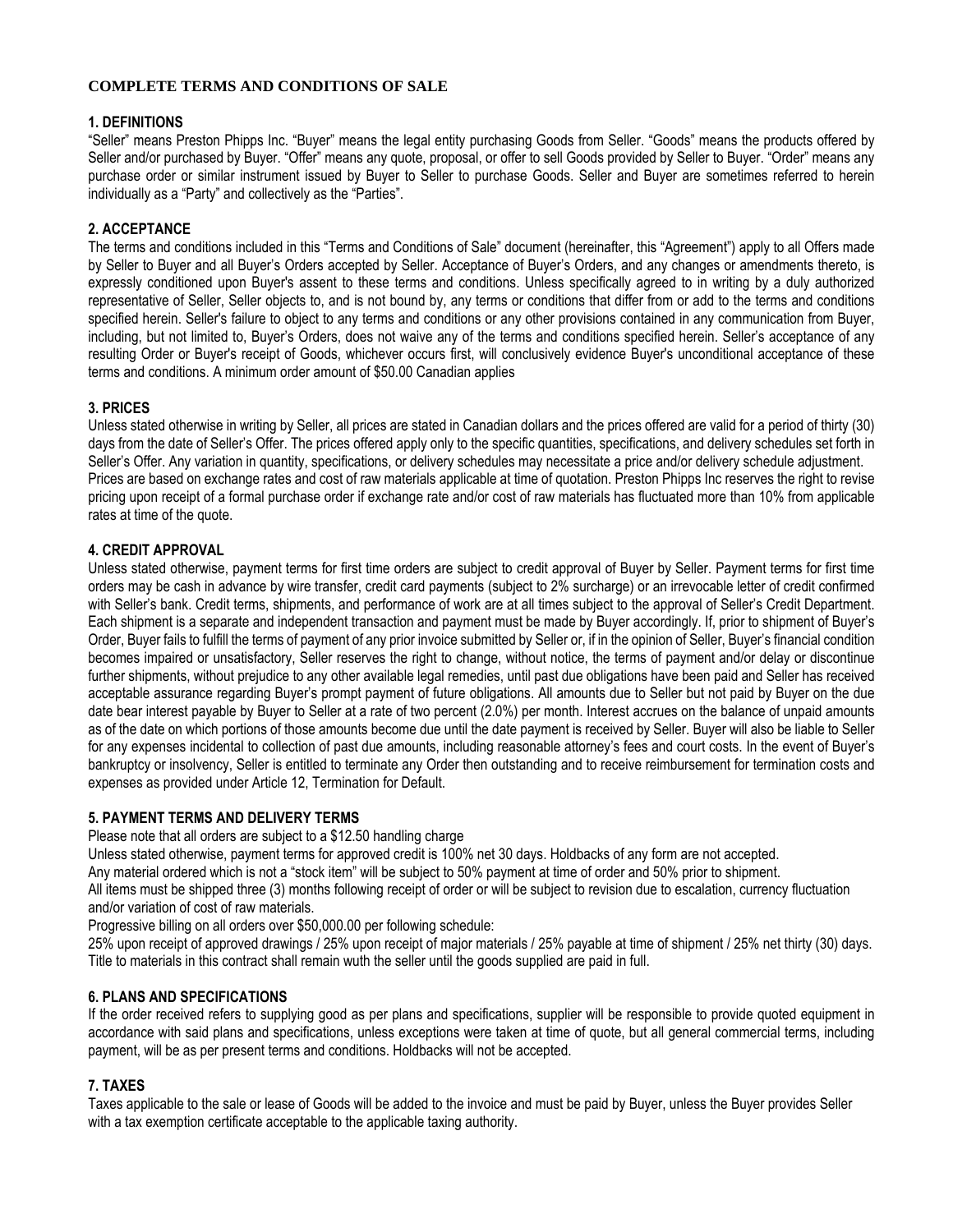# 8. SHIPPING TERMS AND RISK OF LOSS

Unless stated otherwise, all prices and shipment for domestic deliveries are F.O.B. Seller's place of shipment, and all prices and shipment for international deliveries are Ex-Works, as defined by INCOTERMS 2000. Risk of loss for Goods will transfer to Buyer upon Seller presenting Goods to carrier. If Seller prepays shipping, insurance, or other related costs, Buyer agrees to reimburse Seller promptly for the actual costs incurred by Seller.

# 9. TOOLING

Unless otherwise provided by special written agreement signed by Seller and Buyer, all tooling, fixtures, equipment, tools, software, and designs produced, acquired, or used by Seller for the purposes of filling Buyer's Order remain the property of the Seller.

### **10. PACKING AND PACKAGING**

Any non-standard or special packing or packaging required by the nature of the order or requested by Buyer will be provided by Seller at additional cost to Buyer.

# **11. INSPECTION AND TESTS**

All Goods manufactured by Seller are subject to Seller's standard inspection processes and, if applicable, acceptance testing at Seller's facility. Any additional requirements, including, without limitation. Buver's source inspection or additional testing, are at Buver's sole expense. If Seller and Buyer agree that Buyer is to inspect or provide for inspection at the place of manufacture, such inspection may not interfere unreasonably with Seller's operations and the Buyer's approval or rejection of Goods based on such source inspection and/or testing must be made prior to shipment of the Goods.

# 12. DELIVERY SCHEDULES AND FORCE MAJEURE

Shipping dates are approximate and require prompt receipt of all necessary Buyer-furnished information and material if applicable. Seller is not liable for any damages, re-procurement costs, or penalties related to late deliveries. Without limiting the generality of the foregoing, Seller is not liable for delays due to force majeure, including, but not limited to, weather conditions, acts of God, acts of civil or military authorities, fires, strikes, job actions, floods, earthquakes, epidemics, quarantine restriction, war, terrorism, riot, supplier or vendor delays, or any other causes beyond the reasonable control of Seller. In the event of such delay, Seller will promptly notify Buyer and the date(s) of delivery will be deferred for a period commensurate with the time lost due to the delay. If the excusable delay under force majeure continues for more than ninety (90) days, Seller and Buyer will each have the option of terminating the affected Order(s) under Article 11, Termination for Convenience. If Seller's production is curtailed for any of the above reasons so that Seller is unable to deliver the full quantity of Goods scheduled for delivery to Buyer, Seller may allocate deliveries of available Goods among its various customers then under order for similar Goods. The allocation will be made in a commercially fair and reasonable manner. When such allocation has been made, Buyer will be notified of the estimated quota made available.

### **13. TERMINATION FOR CONVENIENCE**

Buyer may request to terminate Buyer's Order for convenience in whole or in part and Seller agrees to cooperate with Buyer in attempting to make such arrangements conditioned on Buver paving Seller for all deliveries made and for all work in process, including all applicable direct and indirect costs, settlements with suppliers, and related administrative, accounting, and legal costs, plus a normal profit. To the extent possible. Seller will use reasonable commercial efforts to divert materials and work in process from Buyer's Order to other customers' orders in order to minimize Buyer's termination costs

### **14. TERMINATION FOR DEFAULT**

Either Party may terminate the Order if the other Party breaches a material provision of this Agreement or of the Order. In the event that a Party (the "Defaulting Party") is in breach of a material provision of this Agreement or the Order, the other Party (the "Non-Defaulting Party") will submit a written cure notice to the Defaulting Party advising of such breach. The Defaulting Party will have fifteen (15) days to cure the breach. If the Defaulting Party does not cure the breach within the fifteen (15) day period, the Non-Defaulting Party may terminate the Order.

### **15. CHANGES ORDERS AND AMENDMENTS**

All change order requests must be submitted by the Buver to the Seller in writing and will not be effective unless and until Seller consents in writing to the change(s). Seller will advise Buyer in writing of the price and/or delivery schedule impact, if any, of the change request. Seller's acceptance of changes will be subject to Buyer's agreement to any price and/or delivery schedule adjustments.

### **16. LIMITED WARRANTY**

### Resale products:

Resale products are subject to the individual manufacturers' warranties.

### Preston Phipps Inc's systems:

Preston Phipps Inc's warrants systems designed and build by Preston Phipps Inc to be free from defects. The system components are subject to the individual manufacturers' warranties.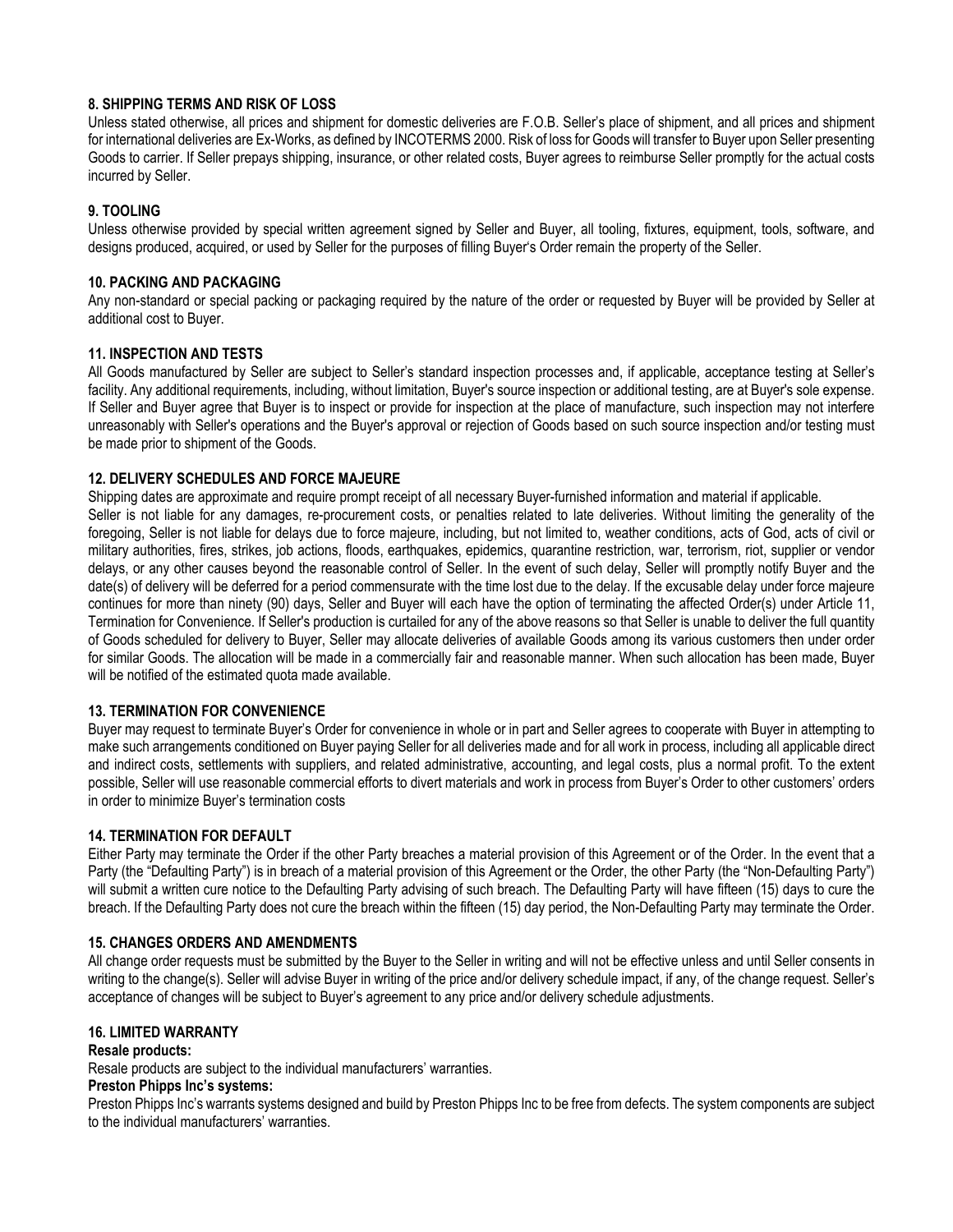This warranty applies from 12 months from date of shipment or acceptance, which ever is the sooner. This warranty covers Preston Phipps Inc factory repairs, labour costs and replacement parts. It does not cover travel and accommodation costs of Preston Phipps Inc's personnel or their representatives or other charges which are set out below.

Preston Phipps Inc's system warranty is subject to full disclosure of application details, relevant information and all other circumstances that come to light in the execution of the project and the proper execution of the specified maintenance procedures at agreed intervals.

#### **Exclusions and Termination**

• This limited warranty is provided in lieu of all other warranties, whether statutory, expressed, or implied, including implied warranties of merchantability and fitness for a particular purpose.

• This warranty is limited to original products supplied by Preston Phipps Inc, and shall not be construed to apply to the simultaneous and/or interdependent operation of this equipment with devices (hardware and/or software) supplied by others.

. This warranty does not apply to damage caused by ordinary wear and tear or corrosion, nor does it apply to damage caused by misuse, abuse, vandalism, acts of God, or improper handling, storage, operation, or maintenance of the product.

. Warranties for products repaired in a non-factory-approved manner or altered by the user may be voided at Preston Phipps Inc's sole option. . Upon the expiration of the applicable warranty period, Preston Phipps Inc's warranty liability shall cease and terminate.

For all warranty claims against field services, a customer purchase order is required to initiate a warranty determination visit. Expenses associated with travel to the site are not normally covered under warranty but may be negotiated if the warranty determination visit indicated that the original Field Service was not successful.

The provisions of the foregoing warranty are in lieu of any other warranty, whether expressed or implied, written or oral (including any warranty of merchantability, performance, or fitness for a particular purpose or of title or non-infringement). Except for bodily injury of a person, Preston Phipps Inc's liability arising out of the sale, or supplying of the products or their use or disposition, whether based upon warranty, contract, tort, or otherwise, shall not exceed the actual purchase price paid to Preston Phipps Inc for the individual product in question. In no event shall either Preston Phipps Inc or customer be liable to each other or any person or entity for special, incidental, consequential, multiple, administrative, or punitive damages (including, but not limited to, loss of profits, loss of data, or loss of use damages) arising out of the manufacture, sale, or supplying of the products, even if Preston Phipps Inc has been advised of the possibility of such damages or losses.

### **17. RETURN AUTHORIZATIONS**

Customer shall process all warranty returns in accordance with the following procedure:

• Customer shall notify Preston Phipps Inc of any defective product(s) within the warranty period and request a return authorization number

• Customer shall return the defective product(s) to the designated Preston Phipps Inc Customer Service Facility as set forth below, freight prepaid by the customer. Preston Phipps Inc will prepay the return freight.

. Preston Phipps Inc will notify the customer of the decision to repair or replace the defective part and the expected shipment date.

• At the customer's request, Preston Phipps Inc may elect to repair defective product(s) on site, in which case travel expenses, travel time, and related expenses incurred by Preston Phipps Inc personnel (excluding repair time) shall be paid by the customer.

### **Preston Phipps Inc Service Centers**

Montreal 6400 Vanden Abeele St-Laurent, Qc. **H4S 1R9** 514-333-5340

### **18. CANCELLATION & RESTOCKING POLICY**

For standard goods that have already been shipped and invoiced, a 35% restocking fee will apply upon receipt at our facility of goods within one (1) year of shipment and in new condition.

Any order that is cancelled by Buyer, once drawings have been issued, will be subject to 10% cancellation fee: 100% of the order will be charged to the Buyer if order is cancelled once goods have been released for fabrication

### **19. INDEMNIFICATION**

Each Party (the "Indemnifying Party") will hold harmless and indemnify the other Party (the "Indeminitee") against all claims, judgments, costs, and fees, including attorney fees, relating to infringement of patents, designs, copyrights, or trademarks to the extent that the infringing Goods are manufactured, sold, or used in whole or in part to the Indemnifying Party's specifications, designs, drawings, or other technical data. To the extent that one Party's employees or agents enter on the property owned or controlled by the other Party, the first Party will indemnify and hold harmless the other Party, its officers, directors, and employees for any property damage or bodily injury or death caused by the first Party's employees or agents.

Seller is not liable for injury to persons and damage to property not caused solely by its own negligent acts or omissions. Buyer agrees to the fullest extent permitted by law to indemnify Seller and to hold it harmless from any such claims against Seller caused in whole or in part by Buyer or a third party's negligence.

### **20. LIMITATION OF LIABILITY**

Notwithstanding any other provisions of this agreement, under no circumstances is either party liable for any consequential, special, incidental, indirect, multiple, administrative, or punitive damages, or any damage of an indirect or consequential nature arising out of or related to its